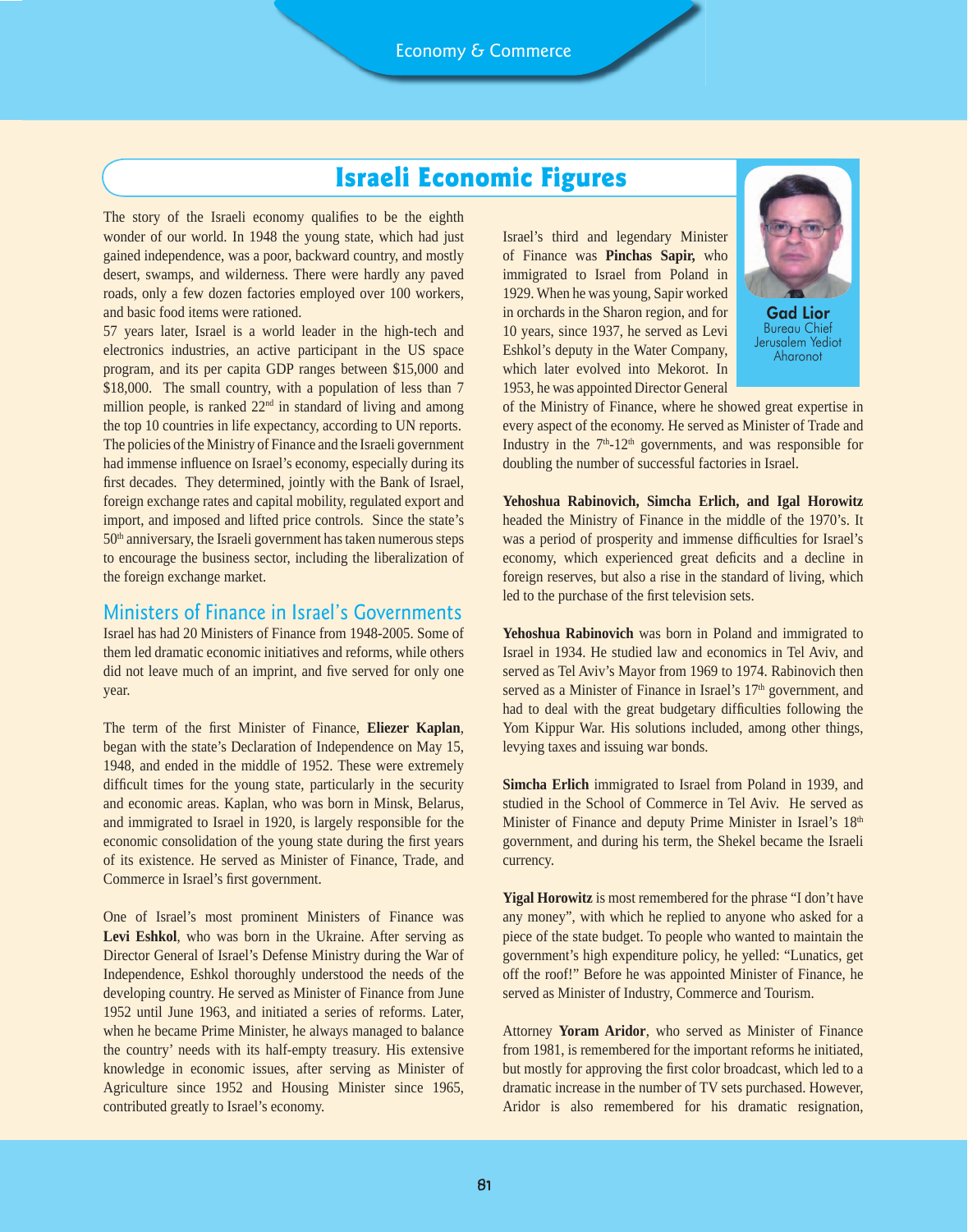**שם**

following his secret "Dollarization Plan". The plan leaked to the media, and Aridor resigned.

**Yigal Cohen-Orgad**, who was a member of the B'nai Etzel youth movement when he was young, held a special record for years: He served as Minister of Finance for only 11 months – from October 1983 to September 1984. 15 years later, **Meir Sheetrit** broke his record, after serving as Minister of Finance for just five months, during the first half of 1999.

The next golden age of the Ministry of Finance occurred in the middle of the 1980s, during the first term of **Yitzhak Modai.** Modai was appointed Minister of Finance in September 1984, when Israel's inflation soared to an astronomical rate of 500%. On July 1, 1985, he launched the most comprehensive economic program

ever implemented in Israel – the Stabilization Program. After a marathon of night sessions with Prime Minister **Shimon Peres** and Bank of Israel Governor **Professor Michael Bruno,**  the three worked out a draconic budget-cut plan, accompanied by a dramatic devaluation of the shekel, and a complete price freeze. Today, the program's sensational results are studied in the universities: within several weeks, the inflation was reduced to an acceptable annual rate of 20%.

Four years after he completed his first term, Modai served as Minister of Finance for two more years. In those four years, the term was divided between two Ministers of Finance, who have also left a considerable imprint on Israel's economy, Moshe Nissim and Shimon Peres.

**Moshe Nissim**, an attorney by profession, initiated extensive reforms in 1988, which included the nullification of dozens of odd laws, like the "travel tax". Nissim firmly believed that "over half of a man's salary should remain in his hands", and lowered the maximum income tax rate from 52.4% to 48%. Later, the rate was increased again to 50%. Nissim was the Chairman of the Liberal Party, a member of the General Zionists Party and the Herut-Liberal bloc, and the son of the Chief Rabbi of Israel. He continued to serve as Minister of Justice, Minister of Trade and Industry and deputy Prime Minister until the 12th government.

**Shimon Peres** was born in 1923 in Vishniva, Poland, and





(Baiga) Shohat



Silvan Shalom





Yaakov Ne'eman Meir Sheetrit



 Binyamin Ehud Ulmert **Netanyahu** 

immigrated to Israel in 1934. Since then, he has been active in almost every area of government work, with emphasis on defense, and served as Director General of the Defense Ministry, Deputy Minister of Defense and Minister of Defense. He also served as Minister of Absorption, Minister of Transportation, Minister of Communications, Interior Minister, Minister of Regional Cooperation, and Foreign Minister. Peres served as Minister of Finance in the 23rd government, from December 1988 to March 1990, when he was also the deputy Prime Minister of **Yitzhak Shamir.** He also served as Israel's Prime Minister.

Peres, a Nobel Peace Price Laureate, was deeply involved in economic issues, and the success of the 1985 Stabilization Program is largely attributed to him. As Minister of Finance, he managed to handle a few

crises, and save several companies and corporations from bankruptcy. Many people claimed that his main weakness was his inability to say 'No'. Anyone who asked him for help received a piece of the budget…

**Avraham (Baiga) Shohat,** Modai's successor, also served two terms. Shohat was considered a Minister of Finance who knows his way around the economy. He was most familiar with the needs of municipal government, after serving as Arad's Mayor for 22 years. However, during his first term in the Ministry of Finance, he had two major failures: The first was granting extravagant wage increases to public sector employees, mainly teachers. The second was that after finally becoming the first Minister of Finance to pass a law taxing stock market profits, he could not dissuade his Prime Minister and personal friend **Yitzhak Rabin**  from canceling it. The latter decided to cancel the tax after it was already approved, following a conversation he held with a group of businessmen during a flight from South East Asia.

During his second term, which lasted from July 1997 until March 2001, Shohat was considered an excellent Minister of Finance who had learned from his past mistakes. His second term included the year 2000, which is considered the most successful year of Israel's economy, when the high-tech industry boomed and economic growth reached a peak of 6.5%.

Shohat was succeeded by a number of sensible, professional Ministers of Finance, who did not leave much of an imprint,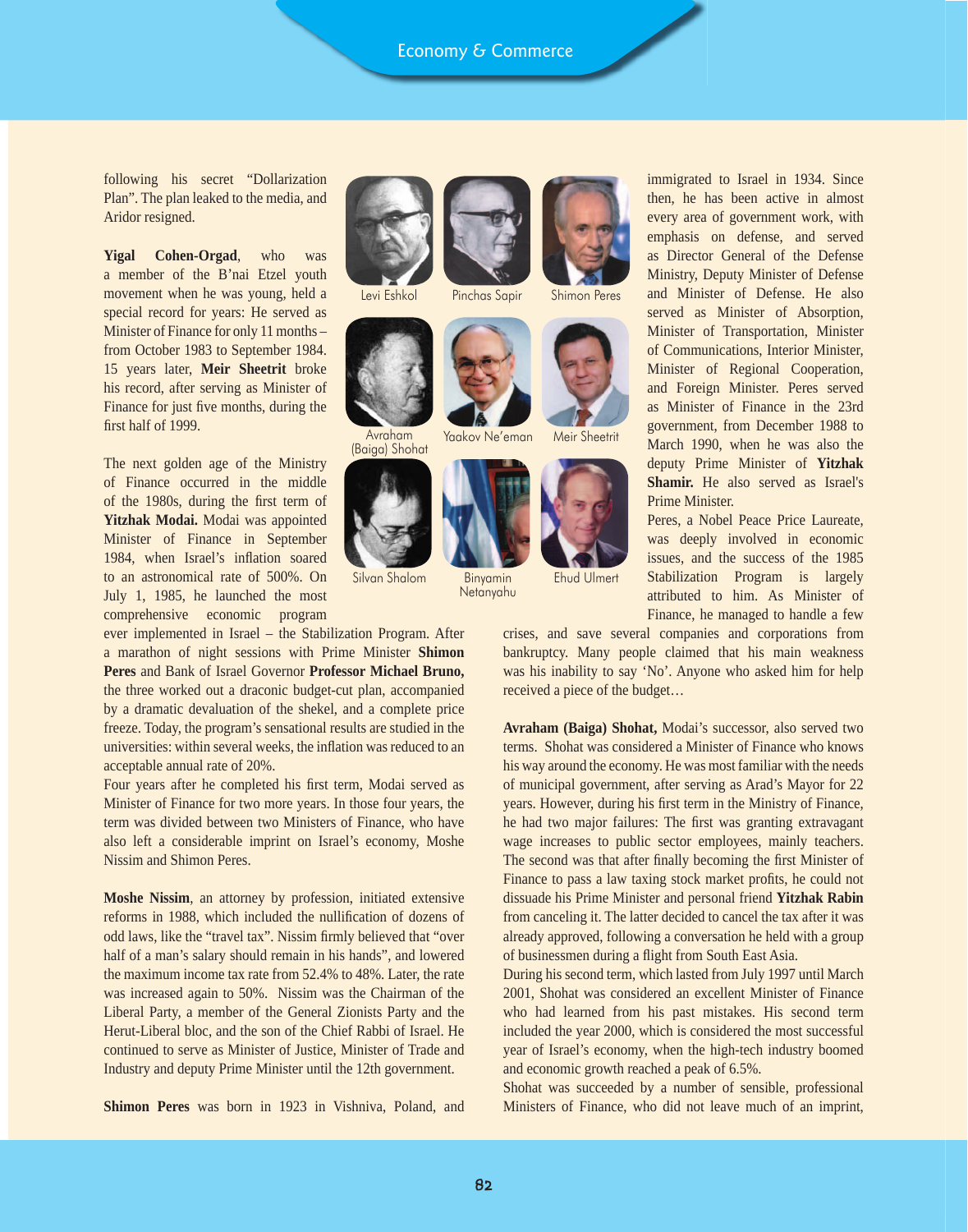simply because they were replaced too fast. **Dan Meridor,** a former Justice Minister, resigned after only one year, following a major dispute with Former Prime Minister **Binyamin Netanyahu** and Former Bank of Israel Governor Professor **Ya'akov Frankel.** The three quarreled over the Diagonal Mechanism that determined the exchange rate of the Israeli shekel.

**Professor Yaakov Ne'eman,** one of Israel's top jurists, and an expert on tax policy, succeeded Meridor. He tried to pass a comprehensive tax reform, but backed down when he realized the Knesset would not approve his plan. Four years later, Former Minister of Finance **Silvan Shalom** succeeded in passing the Rabinovich committee tax reform, after Avraham Shohat failed to pass the Ben-Bassat tax reform in his second term. Seven comprehensive tax reforms were initiated in Israel, before one finally became a law, during Silvan Shalom's term.

**Meir Sheetrit** served as the Mayor of Yavne for 13 years, since he was 26 years old. As Minister of Finance, however, he lasted only five months, during an interim period before the 1999 elections. He managed then, as he put it, "to clear out his desk", and make some important decisions other Minister of Finances had been reluctant to make. For example, he refused to hand over land to entrepreneurs who wished to establish a new trade zone in Eilat, for absolutely free.

A few years later, in 2003, Sheetrit was appointed Minister without Portfolio in the Ministry of Finance, when **Binyamin Netanyahu** became Minister of Finance. From this position, he made great efforts to reach a wage agreement with the Histadrut Labor Union. He succeeded, and the Histadrut agreed, for the first time since the establishment of the state, to consider the economy's grave state, and slash wages.

**Silvan Shalom** was born in 1958 in Tunisia, and immigrated to Israel when he was a year old. He is an economist and lawyer by profession, and served as Minister of Finance from the beginning of 2001 until the beginning of 2003.

He succeeded in accomplishing two things his predecessors failed to achieve: Passing an extensive tax reform, whose main features are more tax on capital and less on labor, and implementing the first significant cut in National Security payments, and particularly in childrens' allowances.

Prof. Yaacov

#### **Binyamin Netanyahu** was born in Tel Aviv

in 1949, and served as Minister of Finance from the beginning of 2003 until August 2005. Since the beginning of his term, he passed massive budget-cuts, and initiated comprehensive reforms to save the workers' pension funds. This was not the first budgetcut plan Netanyahu initiated. When he was first appointed Prime Minister, he slashed 11 billion shekels from the state's budget. Seven years later, when he was appointed Minister of Finance in **Ariel Sharon's** government, he slashed a similar sum, following the deep crisis in the state's budget during the second Intifada, which led to an increase in the defense expenditure and a decline in the state's tax revenues. Netanyahu has already presented his ministry's solution to the pension funds crisis in a number of countries around the world. On August 7, 2005, he resigned from the post of Minister of Finance.

**Ehud Ulmert,** born 1945, is a graduate of the Hebrew University of Jerusalem in psychology, philosophy and law. He served as Minster of Health in the  $24<sup>th</sup>$  government. In September 2003, he resigned as mayor of Jerusalem. In the 30<sup>th</sup> government, he served as Minister of Communication (until January 10, 2005). He is serving as Deputy Prime Minster und Minster of Industry, Trade and Labor. Since August 9, 2005 he also holds the position of Acting Finance Minster. As soon as he was appointed, he ordered the Finance Ministry's team to come up with recommendations to fight poverty, as part of the budget for 2006. Among the recommendations: Reductions in social security and health taxes for low-income workers and public works in the periphery.

# Bank of Israel Governors

The Bank of Israel Governors, officially called "Economic Advisors to the Israeli Government", have also had their share in forming Israel's economic policies. **David Horowitz** was the first governor of Israel's central bank, and served in this position for the longest period, from 1954 to 1971. In the first days of the state, he headed the Economic Department of the Jewish Agency, and served as Director General of the Ministry of Finance. After completing his term as governor, he was appointed Chairman of the Advisory Council of the Bank of Israel, and later Honorary Chairman, until his death in August 1979.



 Prof. Stanley Fisher

**Frankel** 

The Bank's second Governor was **Moshe Sanbar**, who held the position from 1971 to 1976. A governor term is five years, and he was the first governor to serve only one term. Sanbar also served as deputy Minister in the Ministry of Finance, and as Minister of Trade and Industry.

The third Governor was **Arnon Gafny**, in

1976-1981. He was previously engaged in economic research, and served as a Budgetary

and Financial Advisor to the IDF's Chief of Staff. He also served as the Director of the prestigious Budget Section at the Ministry of Finance and as Director General of the Ministry.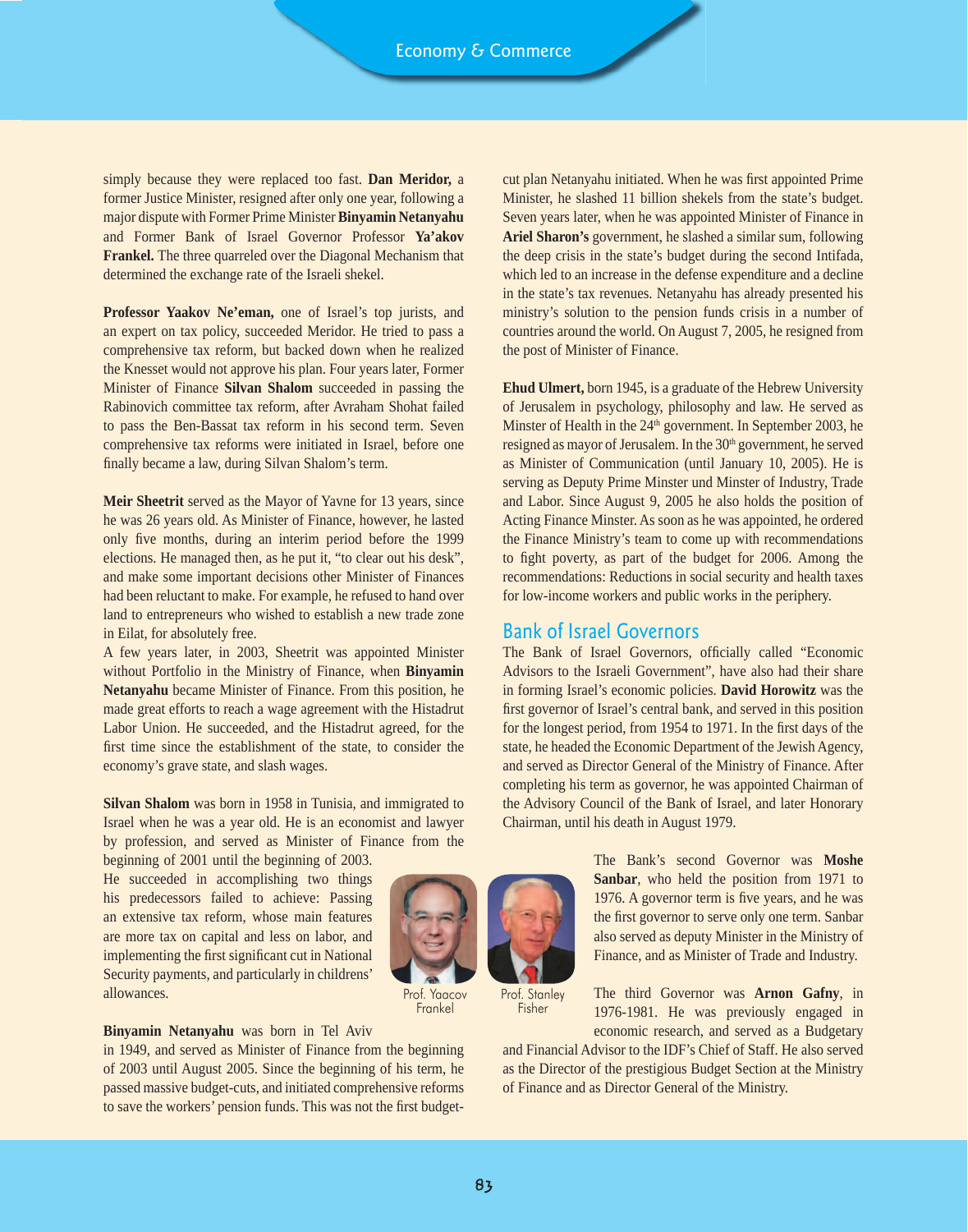**Dr. Moshe Mandelbaum** served as Bank of Israel Governor for just 4 years, from 1982 to 1986. During his term, he had to deal with the great banking scandal, which led to the establishment of a National Commission of Inquiry, headed by Supreme Court Justice **Moshe Bejski.** Mandelbaum held senior positions in the Ministry of Industry and Trade, including that of Director General, as well as Deputy Chairman of the Industrial Development Bank Ltd., and Chairman of the Company for Foreign Trade-Risks Insurance.

The fifth Bank of Israel Governor was **Prof. Michael Bruno,** who served from 1986-1991. Bruno previously headed the Economics Department of the Hebrew University of Jerusalem and was a member of the Economic Stabilization Program planning team. He also served as joint Head of the Research Department of the Bank of Israel, Senior Advisor on Economic Policy to the Minister of Finance, and vice President and Chief Economist of the World Bank.

**Prof. Yaacov Frankel** will be remembered mostly for the dramatic reforms he led. On the state's 50s anniversary, Frankel announced the liberalization of the foreign currency market, from a fixed to a flexible exchange regime. He also advocated a policy

of relatively high interest rates, to avoid recurrent inflationary pressures.

Frankel served as Governor from 1991 to 2000, and then decided to resign in order to become the International President of the prestigious US Investment House Merrill Lynch. He also served as Economic Counselor

and Director of Research at the International Monetary Fund, and is a member of the G-7 Council and the Group of 30.

In 2000, **David Klein** (born 1935) was appointed the seventh Governor of the Bank of Israel. Since 1987, Klein served as a management member and Head of

the Monetary and Foreign Exchange Departments at the Bank of Israel, and held senior positions in Bank Leumi. Klein is an enthusiastic supporter of monetary-restraint policy and his critics claim that the interest rates during his term were too high, and deepened the recession in Israel. However, others claim that his monetary policies prevented a dangerous rise in the inflation rates.

On May 1, 2005, Prof. **Stanley Fisher** was appointed the eight Governor of the Bank of Israel. For the first time, a non-Israeli citizen was selected for this prominent position. He received his identity card only on the day of his appointment. Prof. Fisher is



Benny Gaon Nochi Dankner Lev Leviev



a world-renowned economist of American-Jewish background, who was Deputy Managing Director of the International Monetary Fund and one of the candidates for the post of Governor of the US Federal Reserve.

# High-tech Leaders

For an extensive article on the leading figures in Israel's high tech industry, see pp 42-50.

#### Businessmen

We could list 1,000 Israeli businessmen, and still leave out some of the most important ones. In this review we chose to focus on those who made headlines, or did what others can only dream of doing. One of these is undoubtedly **Benny Gaon**, the owner of the Gaon Holdings investment group. Gaon's biggest success was when he served as the all-powerful Director General of Koor, the largest Israeli corporation, and pulled it out of its crisis.

**Nochi Dankner**, the founder and chairman of the Ganden Group, has made headlines due to the numerous holdings of the Dankner family: "Salt industries", "Dor Chemicals", and of course, "Dankner Investments". The Dankner family includes five households, headed by **Shmuel, Avraham, Yitzhak,** 

> **David and Lea.** Nochi, Yitzhak's son, distinguished himself in the beginning of the third millennium as the owner of many real-estate assets and IsraAir Airlines. However, the jewel in the crown was his acquisition of the IDB GROUP, which controls dozens of Israel's leading companies, including

Clal Insurance, Supersol, Elron, and Tevel. In 2005, as controlling shareholder of "Supersol", he bought the "Clubmarket" chain. As chairman of IDB, he took over "Cellcom". The religious-orthodox sector also gave rise to quite

Pinhas Cohen

a few successful Israeli businessmen. One of them was the almighty carpet merchant and unforgettable chairman of the Knesset's Finance Committee, the late **Avraham Shapira**. Many claim that because of him, the government imposed high tariffs on imported carpets, which made the Persians very angry…

Another orthodox Jew who rose to fortune in the 1990s was Lev Leviev, the diamonds and real-estate tycoon. Leviev acquired control over Africa-Israel, which was granted exclusive diamond mining concessions in Angola, Namibia and many other locations. 25% of the diamonds traded around the world are owned by Leviev. Africa-Israel's CEO is **Pinchas Cohen.**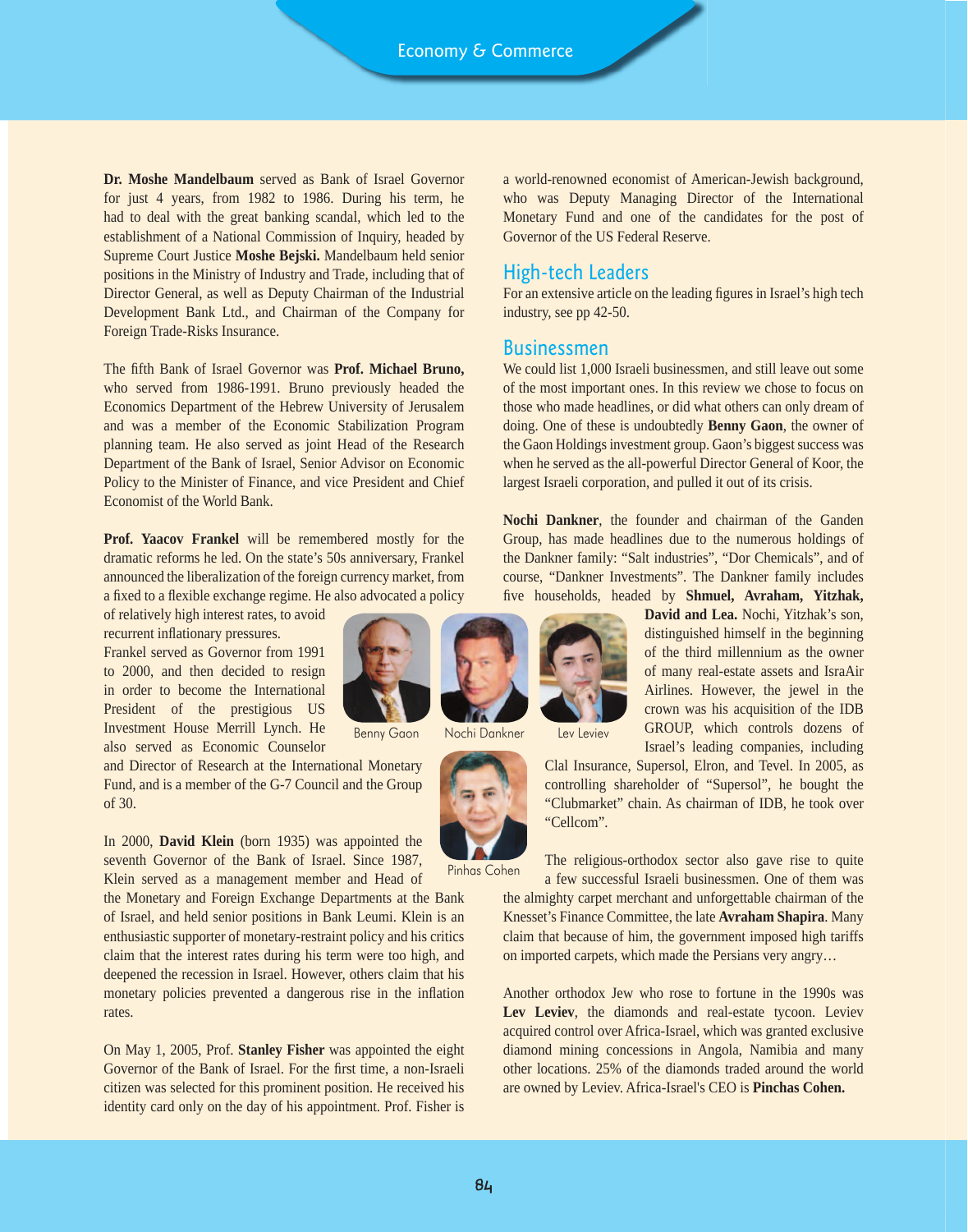Another man who struck gold in the 1990s was **Yossi Meiman**. And while it seems that his purchase of the problematic Channel 10 was more of an adventure than a good deal, Meiman has already proven his enormous talent as the President of the Merhav Group and Chairman of Ampal, American Israel Corporation. Meiman's favorite hobby is importing gas, and his international business activities are worth billions of dollars.

A brief historical review: **The Carasso**, **Recanati** and **Hachami**  families began to do business in Israel in 1924, and shared both family and business ties. **The Recanati and Carasso families**  focused on the banking industry, and founded Bank Discount in 1935, while the **Hachami family** focused on the insurance field. If we go even back further, we can recall the legendary **Ernst Yefet,** the firm and arrogant director of Bank Leumi, and **Danny Gillerman,** who served as the President of the Israel Chamber

Another man who rose to riches, but had ups and downs in his career, is **Eliezer Fishman**, the owner of Globes magazine, Golden Channels cable company, and the Jerusalem Economic Corporation. Fishman is also a major shareholder in Yediot Ahronot, Israel's largest newspaper, Golden Lines, Home Center, Visa CAL, etc.

We should also like to mention the **Ofer Brothers; Yitzhak Shrem**, one of the owners of Shrem-Fudim-Kelner, which controls over 120 companies in Israel; and **Ofra Strauss-Lahat,**  Chairwoman of the Strauss-Elite group, who follows in the footsteps of her father, **Michael Strauss.**

Other noteworthy manufacturers include **Eli Horowitz**, who turned Teva into one of the leading multinational companies in the world. Eli Horowitz was chosen as "Manager of the Decade" from among the ten most influential managers of the market. **Israel Makov** contributed greatly to the ongoing success of the company, which made Teva the largest manufacturer of generic drugs in the

world. In 2005, Teva's shares kept rising, at the moment by about 25%. Anybody who invested in Teva during the last ten years made large profits.

The legendary **Stef Wertheimer** established a number of industrial parks, a technological education institute and the Kfar Vradim township. His son, **Eitan Wertheimer**, follows in his father's footsteps. Another prominent entrepreneur is **Dov Lautman**, a former President of the Manufacturer's Association of Israel, who proved that you could succeed even in the textile field.



Michael Strauss Eli Horowitz Dan Proper



Stef Wertheimer Dov Lautman Israel Makov



Shari Arison







Dov Lautman



Zadik Bino Galia Maor



Shlomo Nehama Arie Mientkavich David Granot

of Commerce for many years, and contributed greatly to the economy. He is currently serving as Israel's ambassador in the UN.

It is undeniable that numerous businesspeople who burst into the Israeli public's awareness in recent years played a part in the successful resumption of economic growth in 2004 and 2005. Israel's economy grew by over 4% annually during these two years, close to its full growth potential of 5% a year.

We are talking about a group of businesspeople with initiative, administrative skill, and immense know-how in managing businesses and companies. Partly out of pride in being Israelis, through their businesses they promote the country they represent throughout the world.

One of the greatest newsmakers whose deals aroused tumult in New York, both literally and figuratively, is **Yitzhak Tshuva,** the controlling shareholder of Delek Group, who bought a luxury hotel in the heart of Manhattan, and plans to convert it into

exclusive apartments. The plan made Tshuva famous, in spite of himself, in the city that runs the world's economy.

The CEOs of Israel's cellular operators – **Dr. Yitzhak Peterburg**, CEO of Cellcom Israel until September 2005, and **Amos Shapira,** Cellcom Present CEO, **Amikam Cohen**; CEO of Partner Communications Company and **Yacov Gelbard**, CEO of Pele-Phone Communications who was recently appointed CEO of its parent company, Bezeq – The Israel Telecommunications Corporation, have been running a critical sector in Israel's economy in recent years. Although the CEOs of telephony companies change frequently, it seems that the men chosen to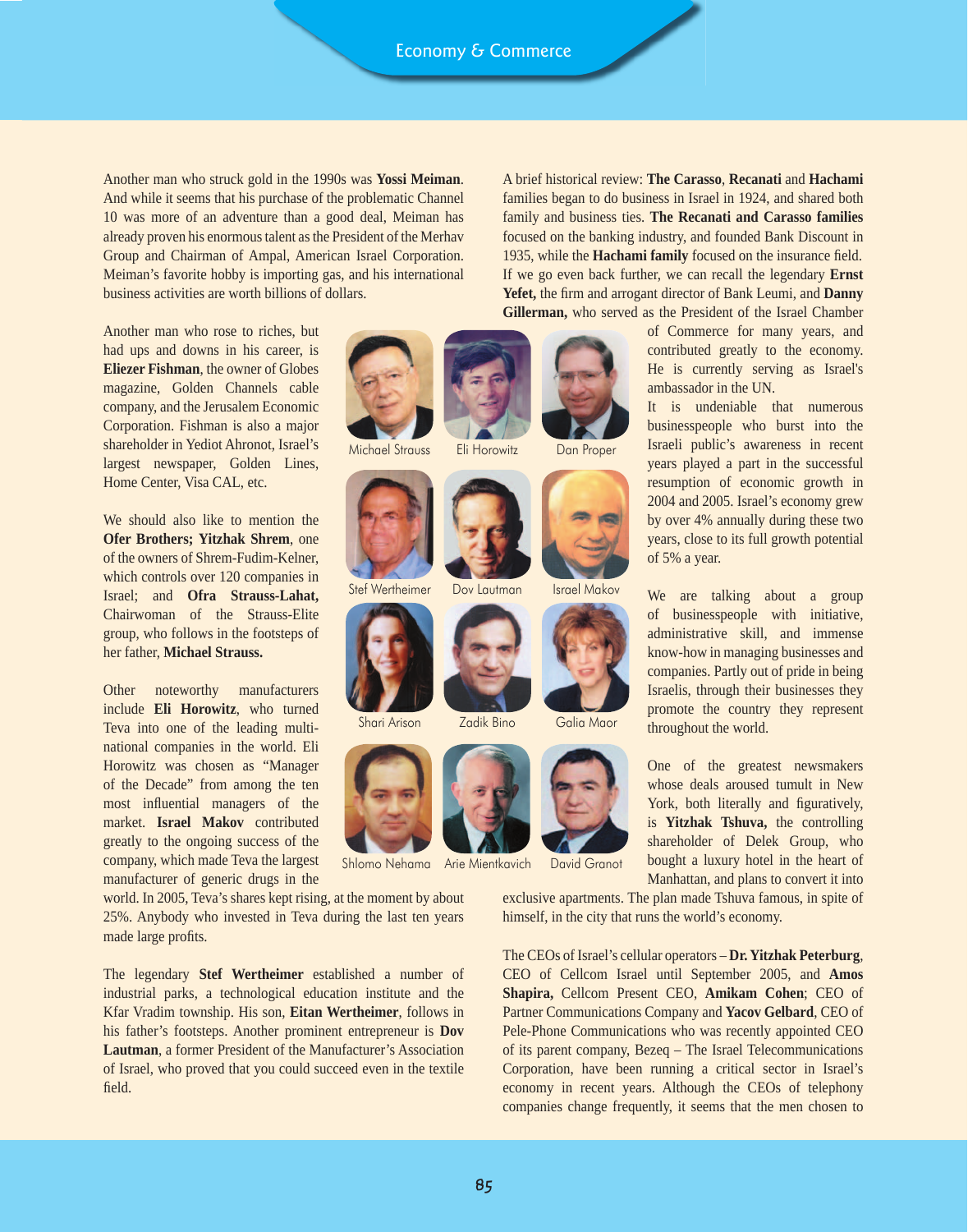## Economy & Commerce

manage these companies were selected for a reason. These are some of Israel's best businesses of the past decade. Have you heard of anyone in Israel, expect for a few unusual, almost peculiar, characters who does not own a cellular telephone or two?

**Sammy** and **Yuli Ofer** and their sons, including **Idan Ofer**, are the controlling shareholders in Israel Corporation, which has also claimed a strong position in the Israeli economy.

Families that dominate large parts of the country's industries have become bywords, such as the **Schocken family** ("Haaretz"), the **Nimrodi family**  ("Ma'ariv") and the **Moses family** ("Yediot Ahronot") in the newspaper industry.

There are other names worthy of mention as success stories in recent years: **Michael Federmann**, the controlling shareholder in Dan Hotels Corporation, and the controlling shareholder and chairman of Elbit Systems and **Zadik Bino**, the owner and chairman of Paz Oil and the controlling shareholder in the First International Bank of Israel, who made his fortune through his own efforts and almost without leverage.

In the banking industry, the names of the chairpersons and CEOs cannot be forgotten. There is Bank Leumi chairman **Eitan Raff** and CEO **Galia Maor**; the late Bank Hapoalim chairman **Shlomo Nehama,** who also served as CEO of Arison Holdings Ltd.; **Victor Medina,** the director general of the Ministry of Finance when the economic stabilization plan was implemented, who subsequently became chairman of Israel Chemicals

and then chairman and later CEO of United Mizrahi Bank ; **Arie Mientkavich,** tough former chairman of Israel Discount Bank and its CEO, **Giora Ofer**; **David Granot,** CEO of the First International Bank; **Zeev Abeles,** chairman of Bank Iggud and its CEO, **Dov Kotler**; **Eli Yonas,** CEO of Mizrachi Bank and **Yaacov**  Peri (former director of "Cellcom" and currently chairman of



Avigdor Kaplan Aharon Fogel Yali Sheffi





 Avraham (Bondi) Livnat





Ari Kalman Chaim Katzman Idan Ofer



Sammy Ofer Yuli Ofer Amiram Sivan





Sammy Sagol Leon Recanaty Yair Hamburger



(Motti) Zisser



Michael Levy Uzi Vardi-Zer Izi Cohen





Mizrachi Bank). The smaller banks are led by **David Blumberg,** chairman of Bank of Jerusalem and his CEO **David Baruch**; the Mercantile Discount Bank is led by **Prof. Shalom Hochman,** CEO.

It is impossible not to mention the late **Amiram Sivan**, the legendary CEO of Bank Hapoalim and a former director general of the Ministry of Finance. Bank Hapoalim CEO is **Zvi Ziv.**

There is one more name from the banking world and other fields: **Shari Arison**, one of the world's richest billionaires, and Israel's wealthiest woman at the dawn of the third millennium. In her mid-40s, she inherited the business empire of her father, the late **Ted Arison.** She not only controls Bank Hapoalim, but also owns 15.5% of Carnival Corporation, the American cruise line giant, worth \$2.5 billion. Yes, she is an Israeli who has moved back home and will apparently stay here with us.

Saban Capital Group CEO **Haim Saban** is a success story that is in a class of its own. An Israeli, he is a selfmade man, owning many international media companies, and is now a partner with a controlling interest in Bezeq; a mover and shaker in the Israeli economy, especially since 2000.

A sad story is the tale of the the brilliant businessmen, twin brothers Israel **(Izzy) and Oded (Dedi) Borovich**. One of their core businesses, Clubmarket Marketing Chains, suddenly collapsed under a huge NIS 1.25 billion debt. What can we say? This, too, happens in the business world. And don't forget:

the two men are also the controlling shareholders in El Al Israel Airlines, Knafaim Arkia Holdings, and Granite Hacarmel Investments.

Two other recent success stories are **Ron Lubash** and **Amir Kess**, the managing directors of Markstone Capital Partners

86